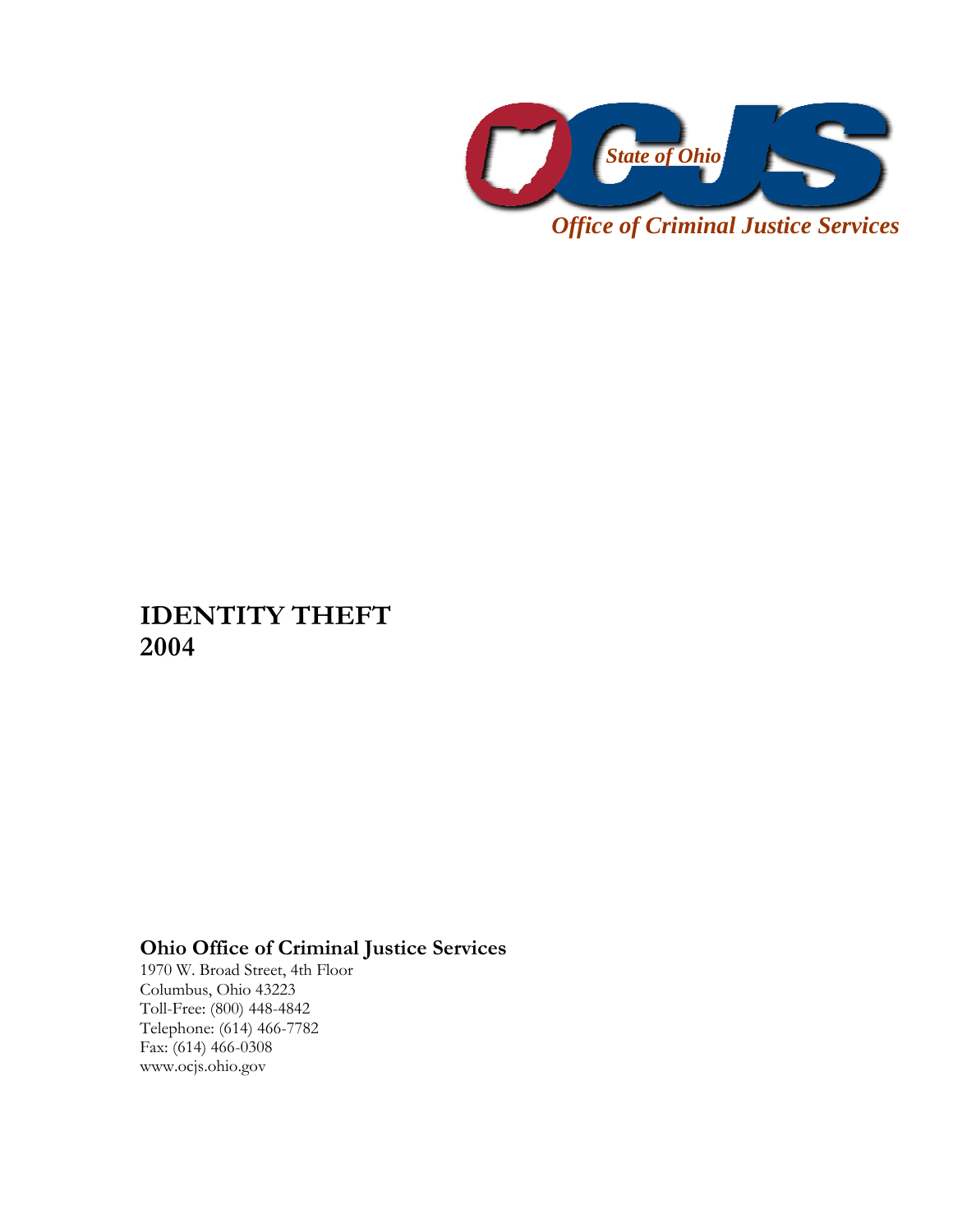## **IDENTITY THEFT 2004**

In April 2006, the Bureau of Justice Statistics (BJS) released the bulletin *Identity Theft, 2004*. The data come from the National Crime Victimization Survey (NCVS). The estimates presented in this report are six-month prevalence estimates. For the purposes of the survey, identity theft was defined to include three behaviors:

- 1) Unauthorized use or attempted use of existing credit cards.
- 2) Unauthorized use or attempted use of other existing accounts such as checking accounts.
- 3) Misuse of personal information to obtain new accounts or loans, or to commit other crimes.

The following data and table come from this report, which can be found on the BJS web site: http://www.ojp.usdoj.gov/bjs/pub/pdf/it04.pdf.

- Three percent, or 3.6 million, households in the U.S. discovered that at least one member of the household had been the victim of identity theft during the previous six months.
- Identity theft caused an estimated loss of about \$3.2 billion.
- The most common type of identity theft reported was unauthorized use of credit cards, which was experienced by 1.5 percent of households.
- Households most likely to experience identity theft were those that earned \$75,000 or more, were headed by persons ages 18-24, and were in urban or suburban areas. Households headed by persons ages 65 or older were the least likely to experience identity theft.
- Approximately one-third of victims became aware of identity theft when they noticed missing money or noticed unfamiliar charges on an account. Another 23 percent discovered the theft when were contacted about late or unpaid bills.
- The following table notes the most frequently reported problems experienced as a result of identity theft.

| Table 3. Problems experienced as a<br>result of identity theft   |                                                                                  |
|------------------------------------------------------------------|----------------------------------------------------------------------------------|
| Types of problems                                                | Percent of<br>households<br>experiencing<br>problems due<br>to identity<br>theft |
|                                                                  |                                                                                  |
| Contacted by a debt collector<br>or creditor                     | 34.1%                                                                            |
| Banking problems                                                 | 30.5                                                                             |
| Problems with credit card                                        |                                                                                  |
| accounts                                                         | 25.8                                                                             |
| Had to pay higher interest rates                                 | 15.4                                                                             |
| Denied phone or utility service                                  | 11.5                                                                             |
| Turned down or had to pay                                        |                                                                                  |
| higher insurance rates                                           | 6.7                                                                              |
| Subject of a civil suit                                          |                                                                                  |
| or judgment                                                      | 4.6                                                                              |
| Subject of criminal investigation                                | 4.4                                                                              |
| Had some other problems                                          | 17.8                                                                             |
| Note: Respondents could select more than one<br>type of problem. |                                                                                  |